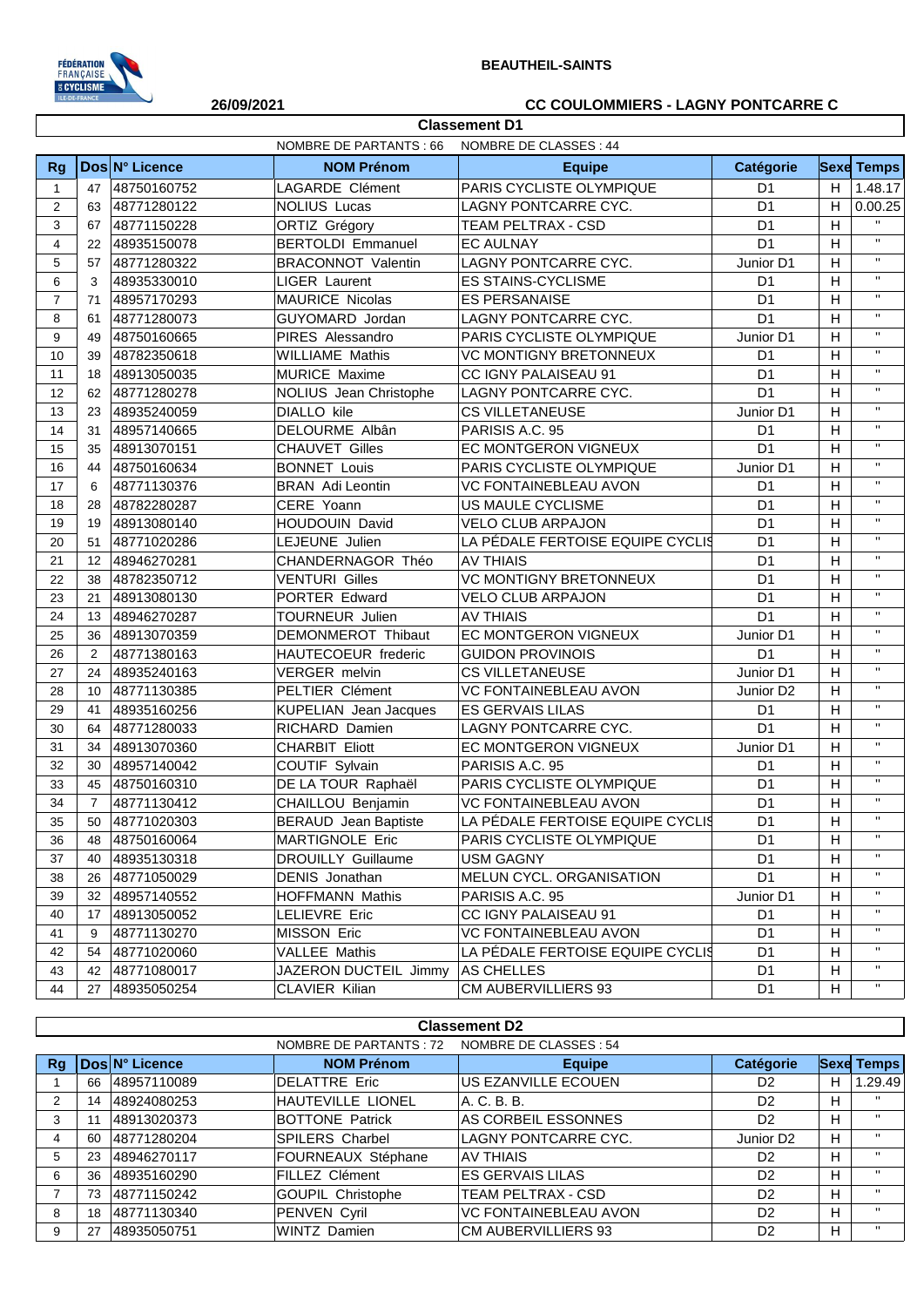| 10 | 6                    | 48913080131    | <b>BLAISE Yannick</b>                     | <b>VELO CLUB ARPAJON</b>               | D <sub>2</sub>        | H              | $\mathbf{H}$   |
|----|----------------------|----------------|-------------------------------------------|----------------------------------------|-----------------------|----------------|----------------|
| 11 | 40                   | 48750160688    | <b>GUILLORE Erwan</b>                     | PARIS CYCLISTE OLYMPIQUE               | D <sub>2</sub>        | H              | $\mathbf{H}$   |
| 12 | 48                   | 48750160626    | SOUMAN François                           | PARIS CYCLISTE OLYMPIQUE               | D <sub>2</sub>        | H              | $\mathbf{H}$   |
| 13 | $\overline{7}$       | 48913080145    | JARRIGE Nicolas                           | <b>VELO CLUB ARPAJON</b>               | D <sub>2</sub>        | H              | $\mathbf{H}$   |
| 14 | 58                   | 48771280330    | FARRENQ Théo                              | LAGNY PONTCARRE CYC.                   | D <sub>2</sub>        | H              | $\mathbf{H}$   |
| 15 | 33                   | 48771490044    | <b>CHERRIER Olivier</b>                   | <b>SC GRETZ TOURNAN</b>                | D <sub>2</sub>        | H              | $\mathbf{H}$   |
| 16 | 15                   | 48771520070    | <b>LEMEY Eric</b>                         | TEAM CYCLISTE BUSSY                    | D <sub>2</sub>        | H              | $\mathbf{H}$   |
| 17 | 57                   | 48771280311    | <b>CARPENTIER Laurent</b>                 | LAGNY PONTCARRE CYC.                   | D <sub>2</sub>        | H              | $\mathbf{H}$   |
| 18 | $\mathbf{1}$         | 48771020252    | <b>BARTLET Frédéric</b>                   | LA PÉDALE FERTOISE EQUIPE CYCLIS       | D <sub>2</sub>        | H              | $\mathbf{H}$   |
| 19 | 24                   | 48771080061    | <b>HUET Julien</b>                        | AS CHELLES                             | D <sub>2</sub>        | H              | $\mathbf{H}$   |
| 20 | 54                   | 48935040047    | LEFRANCOIS Guillaume                      | EC NEUILLY PLAISANCE                   | D <sub>2</sub>        | H              | $\mathbf{H}$   |
| 21 | 39                   | 48750160637    | <b>GONIEAUX Frédéric</b>                  | PARIS CYCLISTE OLYMPIQUE               | D <sub>2</sub>        | H              | $\mathbf{H}$   |
| 22 | 31                   | 48782280398    | TRESSEL Robin                             | US MAULE CYCLISME                      | Junior D <sub>2</sub> | H              | $\mathbf{H}$   |
| 23 | 62                   | 48924200233    | <b>THEPINIER Matthews</b>                 | CSM VILLENEUVE LA GARENNE              | D <sub>2</sub>        | H              | $\mathbf{H}$   |
| 24 | 19                   | 48771130396    | PERREVE Flavio                            | <b>VC FONTAINEBLEAU AVON</b>           | Junior D <sub>2</sub> | H              | $\mathbf{H}$   |
| 25 | 25                   | 48935240073    | <b>BLANC Florian</b>                      | <b>CS VILLETANEUSE</b>                 | D <sub>2</sub>        | H              | $\mathbf{H}$   |
| 26 | 63                   | 48771590031    | PRIGENT Killian                           | <b>VELO CLUB DE COMPANS</b>            | Junior D <sub>2</sub> | H              | $\mathbf{H}$   |
| 27 | 77                   | 48957170294    | PERRINIAUX Julien                         | <b>ES PERSANAISE</b>                   | D <sub>2</sub>        | H              | $\mathbf{H}$   |
| 28 | 17                   | 48771130299    | HUBERT Stephane                           | <b>VC FONTAINEBLEAU AVON</b>           | D <sub>2</sub>        | H              | $\mathbf{H}$   |
| 29 | 47                   | 48750160641    | ROLLAND Tom                               | PARIS CYCLISTE OLYMPIQUE               | Junior D <sub>2</sub> | H              | $\mathbf{H}$   |
| 30 | 64                   | 48782210213    | DUVAL Didier                              | EC DU HOUDANAIS                        | D <sub>2</sub>        | H              | $\mathbf{H}$   |
| 31 | 76                   | 48913480019    | FONT LAPALISSE Thierry                    | CC SAINT PIERRE DU PERRAY              | D <sub>2</sub>        | H              | $\mathbf{H}$   |
| 32 | 79                   | 48935190048    | RENARD Alain                              | SE PAVILLONNAIS                        | D <sub>2</sub>        | H              | $\mathbf{H}$   |
| 33 | 75                   | 48771150151    | <b>WETZSTEIN Laurent</b>                  | TEAM PELTRAX - CSD                     | D <sub>2</sub>        | H              | $\mathbf{H}$   |
| 34 | 32                   | 48782350723    | VIGNERON Hugo                             | <b>VC MONTIGNY BRETONNEUX</b>          | D <sub>2</sub>        | H              | $\mathbf{H}$   |
| 35 | 9                    | 48913080142    | PELLETIER Jérôme                          | <b>VELO CLUB ARPAJON</b>               | D <sub>2</sub>        | H              | $\mathbf{H}$   |
| 36 | 37                   | 48750160738    | <b>BERROYER Aurèle</b>                    | PARIS CYCLISTE OLYMPIQUE               | Junior D <sub>2</sub> | H              | $\mathbf{H}$   |
| 37 | 30                   | 48782280415    | ROCHETTE Xavier                           | US MAULE CYCLISME                      | D <sub>2</sub>        | H              | $\mathbf{H}$   |
| 38 | 28                   | 48782280414    | LEMARINIER Samuel                         | US MAULE CYCLISME                      | D <sub>2</sub>        | H              | $\mathbf{H}$   |
| 39 | 65                   | 48946010228    | SAO JOSE Christophe                       | TEAM 94 CYCLING                        | D <sub>2</sub>        | H              | $\mathbf{H}$   |
| 40 | 80                   | 48935190053    | <b>TRAVAILLE Grégory</b>                  | SE PAVILLONNAIS                        | D <sub>2</sub>        | H              | $\mathbf{H}$   |
| 41 | 56                   | 48924150224    | RABOT Henri                               | COURBEVOIE SPORTS CYCLISME             | D <sub>2</sub>        | H              | $\mathbf{H}$   |
| 42 | 51                   | 48782260153    | <b>BOUCHET Sébastien</b>                  | <b>VC ELANCOURT ST QUENTIN EN YVEL</b> | D <sub>2</sub>        | H              | $\mathbf{H}$   |
| 43 | 81                   | 48935190052    | TRAVAILLÉ Arnaud                          | SE PAVILLONNAIS                        | D <sub>2</sub>        | H              | $\mathbf{H}$   |
| 44 | 3                    | 48771020005    | <b>GOMES Pascal</b>                       | LA PÉDALE FERTOISE EQUIPE CYCLIS       | D <sub>2</sub>        | H              | $\mathbf{H}$   |
| 45 | 45                   | 48750160491    | MILOT Valere                              | PARIS CYCLISTE OLYMPIQUE               | D <sub>2</sub>        | H              | $\mathbf{H}$   |
| 46 | 13                   | 48924080207    | CHESNEL David                             | A. C. B. B.                            | D <sub>2</sub>        | H              | $\mathbf{H}$   |
| 47 |                      | 59 48771280109 | MUNIER Philippe                           | LAGNY PONTCARRE CYC.                   | $\overline{D2}$       | $\overline{H}$ | $\mathbf{H}$ . |
| 48 | 8                    | 48913080007    | <b>LEGEAY Gaylord</b>                     | VELO CLUB ARPAJON                      | D <sub>2</sub>        | H              | $\mathbf{H}$   |
| 49 | $\mathbf{2}^{\circ}$ | 48771020100    | BOUDOT Jérôme                             | LA PÉDALE FERTOISE EQUIPE CYCLIS       | D <sub>2</sub>        | Н              | $\mathbf{H}$   |
| 50 | 61                   | 48771280340    | TAUVERON HANQUART TclLAGNY PONTCARRE CYC. |                                        | D <sub>2</sub>        | H              | $\mathbf{H}$   |
| 51 | 12 <sup>12</sup>     | 48924080245    | <b>BRODIN Charles</b>                     | A. C. B. B.                            | D <sub>2</sub>        | Н              | $\mathbf{H}$   |
| 52 | 38                   | 48750160559    | EVEN Tom                                  | PARIS CYCLISTE OLYMPIQUE               | D <sub>2</sub>        | Н              | $\mathbf{H}$   |
| 53 | 67                   | 48771630029    | <b>BOUKIR Rachid</b>                      | TEAM ALLCYCLES VAL D'EUROPE            | D <sub>2</sub>        | Н              | $\mathbf{H}$   |
| 54 | 43                   | 48750160708    | <b>MARTINS Vincent</b>                    | PARIS CYCLISTE OLYMPIQUE               | Junior D2             | H              | $\mathbf{H}$   |
|    | 82                   |                |                                           |                                        |                       |                |                |

## **Classement D3**

|    |    |                | NOMBRE DE PARTANTS : 58    | NOMBRE DE CLASSES : 47            |                |   |                   |
|----|----|----------------|----------------------------|-----------------------------------|----------------|---|-------------------|
| Rq |    | Dos N° Licence | <b>NOM Prénom</b>          | <b>Equipe</b>                     | Catégorie      |   | <b>Sexe Temps</b> |
|    | 33 | 48750160557    | VINDEX Jean Philippe       | <b>PARIS CYCLISTE OLYMPIQUE</b>   | D <sub>3</sub> | н | 1.35.35           |
| 2  | 34 | 48771190026    | <b>GAUTHE Fabien</b>       | <b>CC COULOMMIERS</b>             | D <sub>3</sub> | H | $\mathbf{H}$      |
| 3  |    | 48771130363    | FERREIRA Armenio           | VC FONTAINEBLEAU AVON             | D <sub>3</sub> | H | $\mathbf{H}$      |
| 4  | 9  | 48913020435    | <b>VILELA Olivier</b>      | AS CORBEIL ESSONNES               | D <sub>3</sub> | H | $\mathbf{H}$      |
| 5  | 47 | 48771050101    | LANGLOIS Didier            | MELUN CYCL, ORGANISATION          | D <sub>3</sub> | H | $\mathbf{H}$      |
| 6  | 56 | 48924020107    | LHUISSIER Gilbert          | LES BLEUS DE FRANCE               | D <sub>3</sub> | н | $\mathbf{H}$      |
| 7  | 24 | 48946040499    | <b>ISAMBERT Claude</b>     | <b>US CRETEIL</b>                 | D <sub>3</sub> | H | $\mathbf{H}$      |
| 8  | 38 | 48913480003    | TISSIER Thierry            | CC SAINT PIERRE DU PERRAY         | D <sub>3</sub> | H | $\mathbf{H}$      |
| 9  | 49 | 48771150253    | <b>BOUCHER</b> Jean Michel | TEAM PELTRAX - CSD                | D <sub>3</sub> | H | $\mathbf{H}$      |
| 10 | 42 | 48935130311    | LEMAITRE Laurent           | <b>USM GAGNY</b>                  | D <sub>3</sub> | H | $\mathbf{H}$      |
| 11 | 44 | 48771630031    | <b>LEFORT Christophe</b>   | TEAM ALLCYCLES VAL D'EUROPE       | D <sub>3</sub> | H | $\mathbf{H}$      |
| 12 | 26 | 48771020266    | <b>STUMPF Franck</b>       | LA PÉDALE FERTOISE EQUIPE CYCLIS  | D <sub>3</sub> | H | $\mathbf{H}$      |
| 13 | 41 | 48935340008    | <b>GAVELLE Michel</b>      | <b>CYCLING 4 FUN</b>              | D <sub>3</sub> | H | $\mathbf{H}$      |
| 14 | 16 | 48924150002    | <b>ANNE Christophe</b>     | <b>COURBEVOIE SPORTS CYCLISME</b> | D <sub>3</sub> | н | $\mathbf{H}$      |
| 15 | 20 | 48935100206    | CHANTEUR José              | <b>VCA DU BOURGET</b>             | D <sub>3</sub> | н | $\mathbf{H}$      |
| 16 | 37 | 48935040023    | LEPAGNEZ Henri             | EC NEUILLY PLAISANCE              | D <sub>3</sub> | H | $\mathbf{H}$      |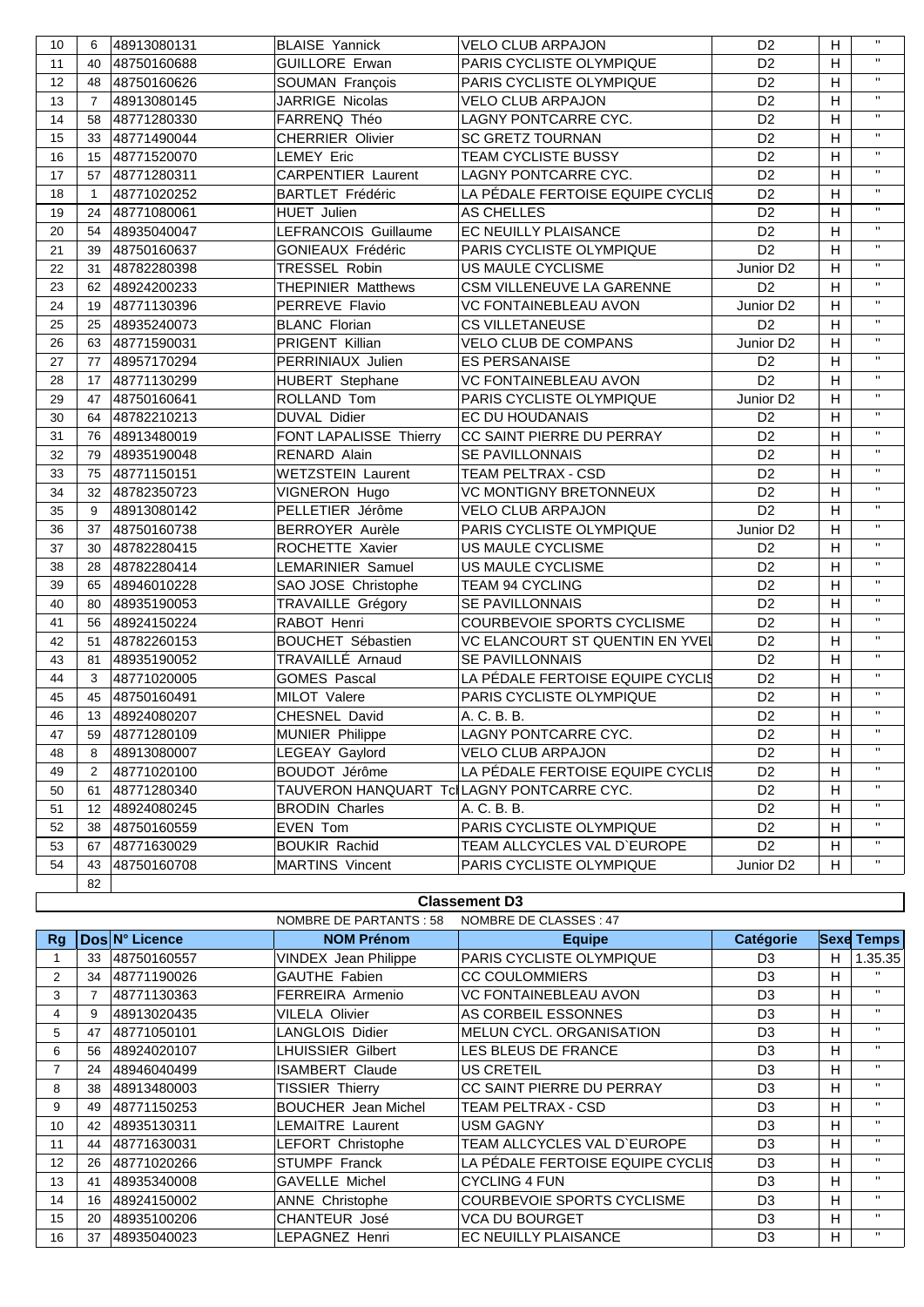| 17 | 3              | 48957290047 | <b>LE FOLL Didier</b>       | <b>EC OSNY PONTOISE</b>                           | D <sub>3</sub> | H | $\mathbf{H}$ |
|----|----------------|-------------|-----------------------------|---------------------------------------------------|----------------|---|--------------|
| 18 | 31             | 48750160727 | PIEDELOUP Fabien            | PARIS CYCLISTE OLYMPIQUE                          | D <sub>3</sub> | H | $\mathbf{H}$ |
| 19 | 23             | 48946040253 | <b>BILLARD Thierry</b>      | <b>US CRETEIL</b>                                 | D <sub>3</sub> | H | $\mathbf{H}$ |
| 20 | 59             | 48946080020 | FEVAL Yann                  | <b>TROPIKANA</b>                                  | D <sub>3</sub> | M | $\mathbf{H}$ |
| 21 | 27             | 48782120166 | DELCOURT Damien             | <b>TEAM CHATOU CYCLISME</b>                       | D <sub>3</sub> | H | $\mathbf{H}$ |
| 22 | 1              | 48750240225 | <b>RENAIS Rodolphe</b>      | US METRO TRANSPORTS                               | D <sub>3</sub> | H | $\mathbf{H}$ |
| 23 | 12             | 48946270295 | <b>HATTE Laurent</b>        | <b>AV THIAIS</b>                                  | D <sub>3</sub> | H | $\mathbf{H}$ |
| 24 | 39             | 48771280230 | TAUVERON Eric               | LAGNY PONTCARRE CYC.                              | D <sub>3</sub> | H | $\mathbf{H}$ |
| 25 | 30             | 48750160248 | PERDRIEAU François          | PARIS CYCLISTE OLYMPIQUE                          | D <sub>3</sub> | H | $\mathbf{H}$ |
| 26 | 4              | 48771520074 | <b>ZANN</b> Jean Yves       | TEAM CYCLISTE BUSSY                               | D <sub>3</sub> | H | $\mathbf{H}$ |
| 27 | 48             | 48771050106 | MOREL BIRON Raphaël         | MELUN CYCL. ORGANISATION                          | D <sub>3</sub> | H | $\mathbf{H}$ |
| 28 | 8              | 48946150063 | <b>BOLOT Thomas</b>         | <b>VC VINCENNES</b>                               | D <sub>3</sub> | H | $\mathbf{H}$ |
| 29 | 43             | 48771630009 | CIVALLERO José              | TEAM ALLCYCLES VAL D`EUROPE                       | D <sub>3</sub> | H | $\mathbf{H}$ |
| 30 | 58             | 48935190034 | VAZQUEZ Angel               | <b>SE PAVILLONNAIS</b>                            | D <sub>3</sub> | H | $\mathbf{H}$ |
| 31 | 57             | 48935190019 | <b>BARON Pascal</b>         | <b>SE PAVILLONNAIS</b>                            | D <sub>3</sub> | H | $\mathbf{H}$ |
| 32 | 36             | 48935040095 | DESESQUELLE William         | <b>EC NEUILLY PLAISANCE</b>                       | D <sub>3</sub> | H | $\mathbf{H}$ |
| 33 | 6              | 48913080144 | ATTOUMANI Assadi            | <b>VELO CLUB ARPAJON</b>                          | D <sub>3</sub> | H | $\mathbf{H}$ |
| 34 | 19             | 48957140081 | PIRIOU Bruno                | PARISIS A.C. 95                                   | D <sub>3</sub> | H | $\mathbf{H}$ |
| 35 | 45             | 48771630028 | TIERCE Eddy                 | TEAM ALLCYCLES VAL D'EUROPE                       | D <sub>3</sub> | H | $\mathbf{H}$ |
| 36 | 17             | 48924150126 | LETOURNEUR Régis            | <b>COURBEVOIE SPORTS CYCLISME</b>                 | D <sub>3</sub> | H | $\mathbf{H}$ |
| 37 | 35             | 48771190117 | <b>HERNANDEZ Leonides</b>   | <b>CC COULOMMIERS</b>                             | D <sub>3</sub> | H | $\mathbf{H}$ |
| 38 | 46             | 48946160049 | <b>BOTTINI William</b>      | UC BORDS DE MARNE                                 | D <sub>3</sub> | H | $\mathbf{H}$ |
| 39 | 51             | 48771150247 | CHANTREL Stephane           | TEAM PELTRAX - CSD                                | D <sub>3</sub> | H | $\mathbf{H}$ |
| 40 | 11             | 48946270067 | <b>GRIMBERT François</b>    | <b>AV THIAIS</b>                                  | D <sub>3</sub> | H | $\mathbf{H}$ |
| 41 | 54             | 48771150192 | MARIA Didier                | TEAM PELTRAX - CSD                                | D <sub>3</sub> | H | $\mathbf{H}$ |
| 42 | $\overline{2}$ | 48957080571 | PASQUIER Olivier            | ARGENTEUIL VAL DE SEINE 95                        | D <sub>3</sub> | H | $\mathbf{H}$ |
| 43 | 25             | 48771020245 | DOUCET Michel               | LA PÉDALE FERTOISE EQUIPE CYCLIS Arbitre Régional |                | H | $\mathbf{H}$ |
| 44 | 18             | 48913070088 | <b>GREGOIRE</b> Jean Claude | <b>EC MONTGERON VIGNEUX</b>                       | D <sub>3</sub> | H | $\mathbf{H}$ |
| 45 | 53             | 48771150004 | <b>GILARDINI Vincent</b>    | <b>TEAM PELTRAX - CSD</b>                         | D <sub>3</sub> | H | $\mathbf{H}$ |
| 46 | 14             | 48782160123 | PRETS Jean Luc              | EC VELIZY 78                                      | D <sub>3</sub> | H | $\mathbf{H}$ |
| 47 | 55             | 48771150031 | SEGUIN Frédéric             | TEAM PELTRAX - CSD                                | D <sub>3</sub> | H | $\mathbf{H}$ |

## **Classement D4**

|                |              |                | NOMBRE DE PARTANTS : 66    | NOMBRE DE CLASSES : 49            |                  |   |                   |
|----------------|--------------|----------------|----------------------------|-----------------------------------|------------------|---|-------------------|
| <b>Rg</b>      |              | Dos N° Licence | <b>NOM Prénom</b>          | <b>Equipe</b>                     | <b>Catégorie</b> |   | <b>Sexe Temps</b> |
| $\mathbf{1}$   | 45           | 48935040070    | LE FUR Claude              | EC NEUILLY PLAISANCE              | D <sub>4</sub>   | H | 1.18.41           |
| $\overline{2}$ | 70           | 48935190047    | VAN VETTEREN Thierry       | <b>ISE PAVILLONNAIS</b>           | D <sub>4</sub>   | H | $\mathbf{H}$      |
| 3              | 57           | 48924150009    | MUSELET Christian          | <b>COURBEVOIE SPORTS CYCLISME</b> | D <sub>4</sub>   | H | $\mathbf H$       |
| 4              | 14           | 48782130058    | <b>COUILLEAUX Yannick</b>  | <b>EC SARTROUVILLE</b>            | D <sub>4</sub>   | H | $\mathbf{H}$      |
| 5              | 50           | 48913130053    | LETAILLEUR Lionel          | <b>AVENIR CYCLISTE DE LARDY</b>   | D <sub>4</sub>   | H | $\mathbf H$       |
| 6              | 44           | 48935140054    | LAYEN Pascal               | <b>ACCTB SEVRAN</b>               | D <sub>4</sub>   | H | $\mathbf{H}$      |
| $\overline{7}$ | 15           | 48935140059    | <b>CROUZILLES Alain</b>    | <b>ACCTB SEVRAN</b>               | D <sub>4</sub>   | H | $\mathbf H$       |
| 8              | 51           | 48771040250    | <b>LIBRE David</b>         | PEDALE COMBS LA VILLAISE          | D <sub>4</sub>   | H | $\mathbf{H}$      |
| 9              | 17           | 48771320030    | <b>DUBOIS Didier</b>       | UNION SPORTIVE TRILPORT GERMIGI   | D <sub>4</sub>   | H | $\mathbf{H}$      |
| 10             | 46           | 48771080139    | LEBRUN Samuel              | <b>AS CHELLES</b>                 | D <sub>4</sub>   | H | $\mathbf{H}$      |
| 11             | 64           | 48771150210    | <b>REINE Thierry</b>       | <b>TEAM PELTRAX - CSD</b>         | D <sub>4</sub>   | H | $\mathbf{H}$      |
| 12             | 36           | 48771020285    | <b>HORNN</b> Jean Pierre   | LA PÉDALE FERTOISE EQUIPE CYCLIS  | D <sub>4</sub>   | H | $\mathbf{H}$      |
| 13             | 40           | 48782280205    | <b>JOHAN Patrick</b>       | US MAULE CYCLISME                 | D <sub>4</sub>   | H | $\mathbf{H}$      |
| 14             | 54           | 48913050296    | <b>MAREC François</b>      | <b>CC IGNY PALAISEAU 91</b>       | D <sub>4</sub>   | H | $\mathbf H$       |
| 15             | 9            | 48946030044    | CADET Daniel               | VC DES CHEMINOTS ET VILLENEUVOI   | D <sub>4</sub>   | H | $\mathbf{H}$      |
| 16             | 62           | 48771160045    | PICHOT Thierry             | LE MEE SPORTS                     | D <sub>4</sub>   | H | $\mathbf H$       |
| 17             | 24           | 48913070032    | GALLAND Serge              | <b>EC MONTGERON VIGNEUX</b>       | D <sub>4</sub>   | H | $\mathbf{H}$      |
| 18             | 33           | 48957140138    | <b>HERISSON</b> Jean Marie | PARISIS A.C. 95                   | D <sub>4</sub>   | H | $\mathbf{H}$      |
| 19             | 29           | 48957400014    | <b>GRZEGORZEK Henri</b>    | TEAM BIKE CYCLISTE SAINT PRIX     | D <sub>4</sub>   | H | $\mathbf H$       |
| 20             | 58           | 48935040121    | <b>NOLIUS Bernard</b>      | <b>EC NEUILLY PLAISANCE</b>       | D <sub>4</sub>   | H | $\mathbf{H}$      |
| 21             | $\mathbf{1}$ | 48750240330    | <b>AUFFRET Didier</b>      | <b>US METRO TRANSPORTS</b>        | D <sub>4</sub>   | H | $\mathbf{H}$      |
| 22             | 55           | 48771190153    | <b>MENNESSON Michel</b>    | <b>CC COULOMMIERS</b>             | D <sub>4</sub>   | H | $\mathbf{H}$      |
| 23             | 56           | 48771190071    | <b>MONDAMERT Patrick</b>   | <b>CC COULOMMIERS</b>             | D <sub>4</sub>   | H | $\mathbf H$       |
| 24             | 23           | 48935040022    | <b>FOUESNANT Frédéric</b>  | <b>EC NEUILLY PLAISANCE</b>       | D <sub>4</sub>   | H | $\mathbf{H}$      |
| 25             | 60           | 48957140117    | <b>PAYRAT Patrick</b>      | PARISIS A.C. 95                   | D <sub>4</sub>   | H | $\mathbf{H}$      |
| 26             | 4            | 48913220036    | <b>BARTAU Didier</b>       | <b>US RIS ORANGIS</b>             | D <sub>4</sub>   | H | $\mathbf{H}$      |
| 27             | 61           | 48913400050    | PECHEUX Richard            | CMOM TEAM CYCLISTE MORANGIS       | D <sub>4</sub>   | H | $\mathbf{H}$      |
| 28             | 16           | 48935230006    | <b>DEWILDE Philippe</b>    | <b>EC NOISEENNE</b>               | D <sub>4</sub>   | H | $\mathbf{H}$      |
| 29             | 69           | 48935190003    | TRAVAILLE Jean Paul        | <b>SE PAVILLONNAIS</b>            | D <sub>4</sub>   | H | $\mathbf{H}$      |
| 30             | 76           | 48771150024    | <b>CHANTREL Alexia</b>     |                                   |                  |   | $\mathbf{H}$      |